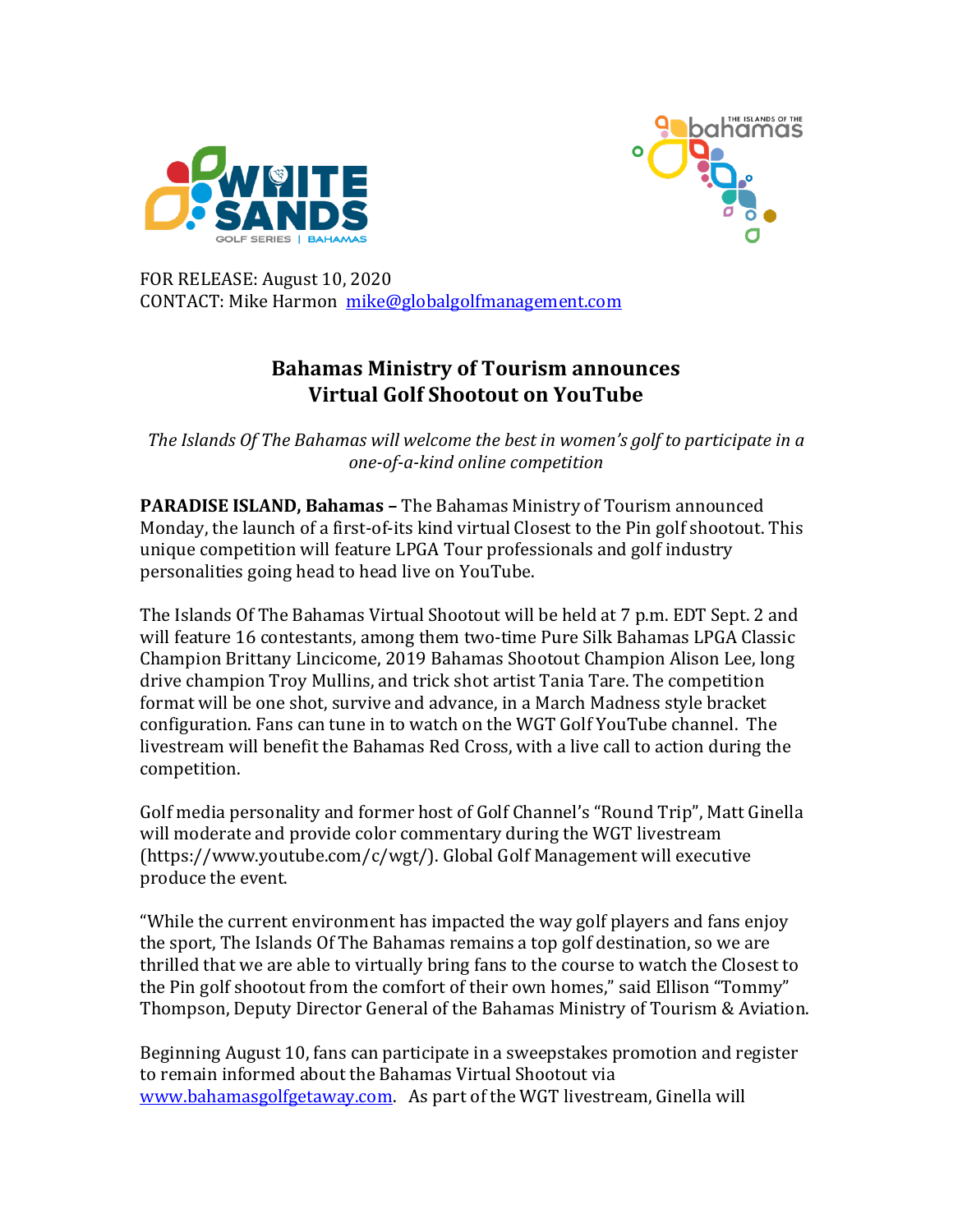announce the Grand Prize winner -a trip for two to The Bahamas, with a stay at Atlantis, Paradise Island and golf at the famed Ocean Club Golf Course.

"Global Golf has served as a conduit for the sport of professional golf for  $28+$  years and the Virtual Golf Shootout allowed us to develop a unique concept with existing and new partners," said Jeff Raedle, principal at Global Golf Management. "Our goal was to pivot from some of the traditional golf activities and provide the golfers, fans and corporate partners like The Islands of the Bahamas, Atlantis, LPGA TOUR and WGT by Topgolf new opportunities to connect with each other."

The event underscores the unique ongoing relationship between Global Golf Management and Bahamas Ministry of Tourism. Previously, GGM and BMOT partnered with the LPGA Tour to conduct the Pure Silk-Bahamas LPGA Classic at Ocean Club Golf Course. In 2019, the Bahamas White Sands Golf Series was launched. The series featured a Pro-Am event, custom television content, and a NCAA golf invitational that included top men's and women's teams. The Bahamas White Sands Series is scheduled to return in 2021.

"What a great opportunity to showcase an incredible destination that is very close to our hearts, see world-class athletes compete online, and continue to work with extraordinary partners," added Raedle.

###

## **About THE BAHAMAS**

With over 700 islands and cays and 16 unique island destinations, The Bahamas lies just 55 miles off the coast of Florida, offering an easy fly away escape that transports travelers away from their everyday. The Islands Of The Bahamas have worldclass fishing, diving, boating and thousands of miles of the earth's most spectacular water and beaches waiting for families, couples and adventurers. Explore all the islands have to offer at www.bahamas.com or on Facebook, YouTube or Instagram to see why It's Better in The Bahamas*.* 

## **About WGT**

WGT Golf by Topgolf is the free virtual golf game loved by millions of players all over the world. Experience famous golf courses, including Pebble Beach, St Andrews, Wolf Creek and more -- or challenge your friends to a game of virtual Topgolf! Compete now in head-tohead games and tournaments, upgrade to virtual equipment from your favorite golf brands, join country clubs and more... Download free on iOS, Android and Amazon, on your PC or Mac, and now on Steam! Visit www.wgt.com for more info.

## **About Atlantis Paradise Island**

Atlantis Paradise Island is a lush, oceanside resort located on Paradise Island in The Bahamas. The resort features five distinct properties from the iconic The Royal; the newly renovated The Reef; The Beach; The Coral; and the ultra-luxury, The Cove. Home to the largest open-air marine habitat in the world, and the Atlantis Blue Project Foundation, the